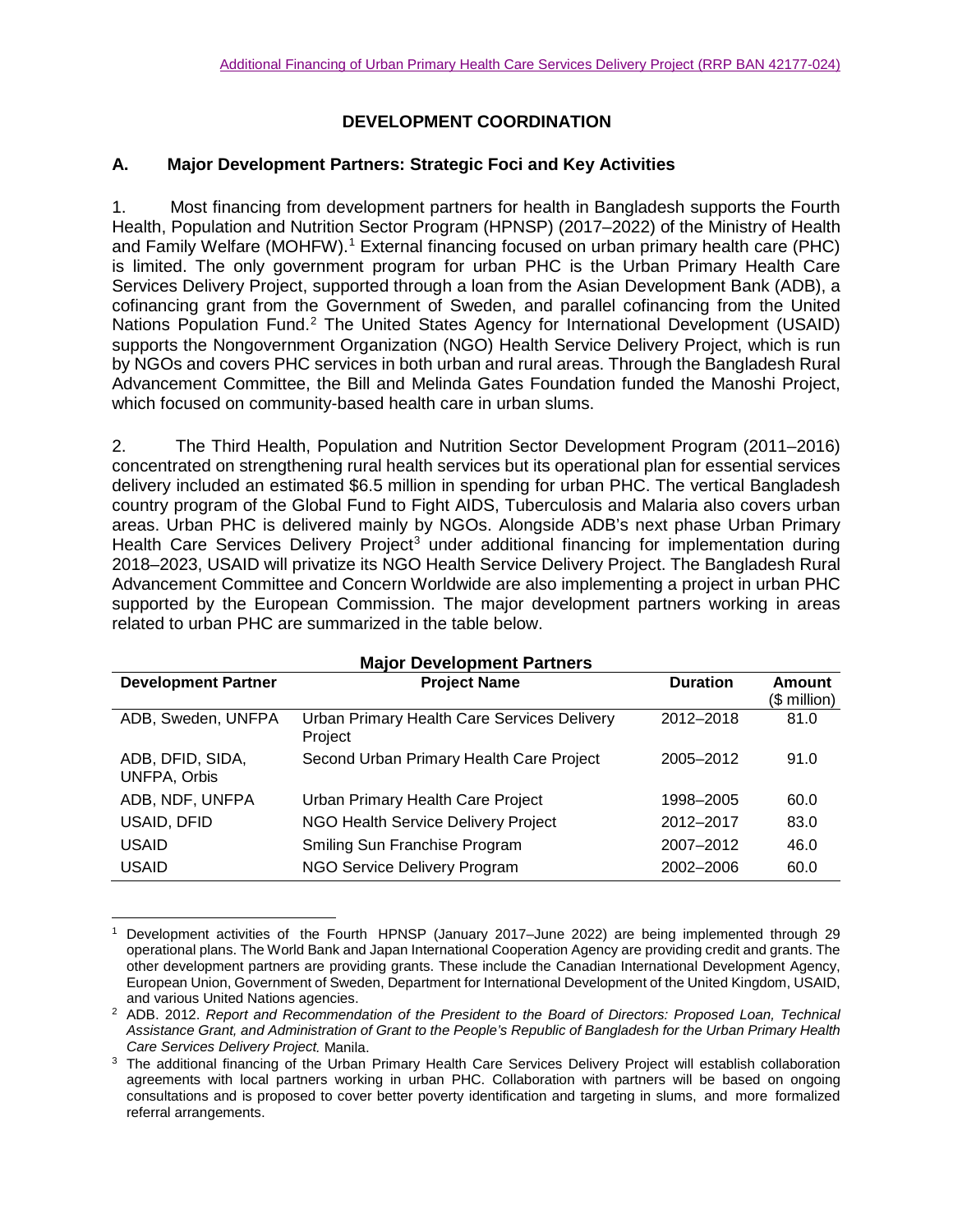| <b>Development Partner</b>                                                             | <b>Project Name</b>                                                                                      | <b>Duration</b> | Amount<br>(\$ million) |
|----------------------------------------------------------------------------------------|----------------------------------------------------------------------------------------------------------|-----------------|------------------------|
| Government and<br>development partners'<br>funding under<br><b>HPNSDP</b> <sup>a</sup> | Urban PHC Services (Part of essential services<br>delivery program implementation plan for<br>2011-2016) | 2011-2016       | 6.5                    |
| European Union                                                                         | Support to Health and Nutrition to the Poor in<br>Urban Bangladesh                                       | 2016-2021       | 23.0                   |
| <b>Bill and Melinda Gates</b><br>Foundation (via BRAC)                                 | Manoshi Project                                                                                          | 2007-2012       | 26.0                   |
| <b>GFATM</b>                                                                           | HIV/AIDS, Tuberculosis, and Malaria Program                                                              | 2004-present    | 240.0                  |

ADB = Asian Development Bank; BRAC = Bangladesh Rural Advancement Committee; DFID = Department for International Development of the United Kingdom; GFATM = Global Fund to Fight AIDS, Tuberculosis and Malaria; HPNSDP = Health, Population and Nutrition Sector Development Program; NDF = Nordic Development Fund; NGO = nongovernment organization; PHC = primary health care; SIDA = Swedish International Development Cooperation Agency; UNFPA = United Nations Population Fund; USAID = United States Agency for International

Development.<br><sup>a</sup> Development activities of the Fourth Health, Population and Nutrition Sector Program (January 2017–June 2022) are being implemented through 29 operational plans. The World Bank and Japan International Cooperation Agency are providing credit and grants. The other development partners are providing grants. These include the Canadian International Development Agency, European Union, Government of Sweden, DFID, USAID, and various United Nations agencies.

Source: Asian Development Bank.

#### **B. Institutional Arrangements and Processes for Development Coordination**

3. While the MOHFW has overall responsibility for policies on health and family planning at the national level, the statutory responsibility for the delivery of PHC in urban areas according to the Local Government (City Corporation) Act, 2009 and Local Government (*Pourashava*) Act, 2009 rests with the urban local bodies, under the oversight of the Local Government Division (LGD) of the Ministry of Local Government, Rural Development and Cooperatives (MOLGRDC). As part of its holistic, multidisciplinary approach to urban sector development as a core operation in Bangladesh, ADB has been supporting the LGD and urban local bodies in the delivery of urban PHC services since the start of the first Urban Primary Health Care Project in 1998.

4. Development partners did not consider a formal coordination mechanism urgent in the past since only a few development partners were active in the urban health subsector. The current trend and approach to urban health evolved without systematic planning and is characterized by fragmented responsibilities. The Urban Health Coordination Committee, chaired by the secretary of the MOHFW and co-chaired by the secretary of the LGD, has been a permanent coordination mechanism since 2015 to address urban health between the MOLGRDC and MOHFW and needs to be made more functional. The Urban Health Forum coordinates the development partners working in urban health. Since urban health is becoming an increasingly important and urgent issue because of rapid urbanization, the government and development partners recognize the need for a permanent coordination structure. These development partners and government agencies generally accept that, as the responsible agency for urban PHC delivery, the MOLGRDC should take the lead in establishing an interministerial coordination mechanism that development partners could also align with. With support under the Urban Primary Health Care Services Delivery Project, the LGD approved the National Urban Health Strategy (NUHS) as a key step toward strengthened coordination on urban health.<sup>[4](#page-1-0)</sup> The strategy and its forthcoming action plan

 $\overline{a}$ 

<span id="page-1-0"></span><sup>4</sup> Government of Bangladesh, Ministry of Local Government, Rural Development and Cooperatives, Local Government Division. 2014. *National Urban Health Strategy*. Dhaka. Development of the NUHS was supported under Urban